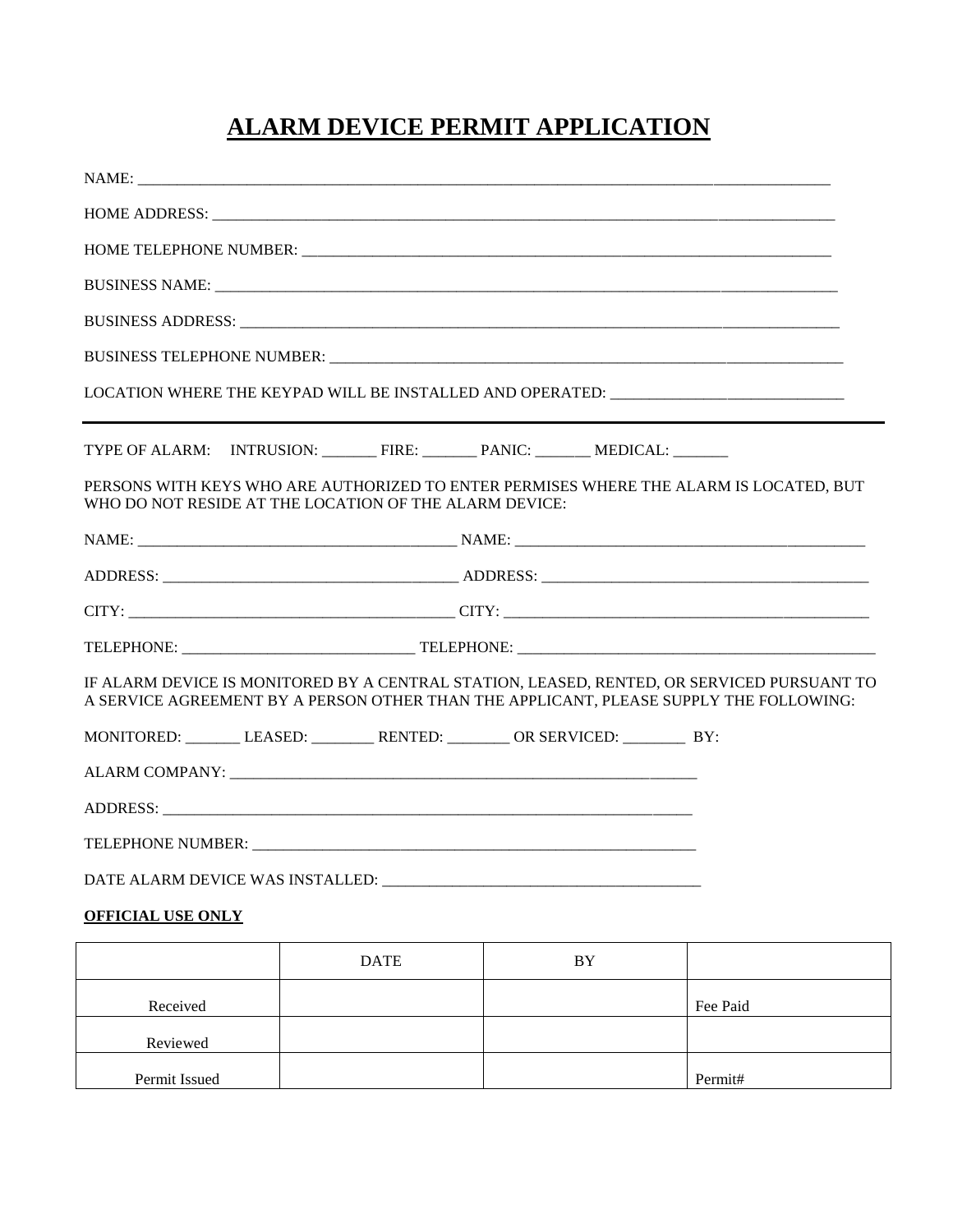The applicant must sign the following statement:

"I (We), the undersigned applicant (s), make application for an Alarm Device Permit, intending to be legally bound, hereby state that neither I (We), nor anyone claiming by, through or under me (us), shall make any claim against the Borough of Shillington, its Police or Fire Department, for any damages caused to the premises at which the alarm device, which is the subject of this application, is or will be located, if such damage is caused by a forced entry to said premises by employees of the Borough in order to answer an alarm from said alarm device at a time when said premises are or appear to be unattended or when in the discretion of said employee, circumstances appear to warrant a forced entry."

"I (We) have received a copy of Chapter 10, Part 4 of the Code of Ordinances of the Borough of Shillington and understand the regulations, standards and penalties contained in said Ordinance."

Signed: \_\_\_\_\_\_\_\_\_\_\_\_\_\_\_\_\_\_\_\_\_\_\_\_\_\_\_\_\_\_\_\_\_\_\_\_\_\_\_\_\_\_\_\_\_\_\_\_\_\_\_\_\_\_

Printed Name: \_\_\_\_\_\_\_\_\_\_\_\_\_\_\_\_\_\_\_\_\_\_\_\_\_\_\_\_\_\_\_\_\_\_\_\_\_\_\_\_\_\_\_\_\_\_\_\_\_\_

| ∽<br>Daic. | _________ | __________ |  |  |  |  |
|------------|-----------|------------|--|--|--|--|
|            |           |            |  |  |  |  |

## REMARKS: